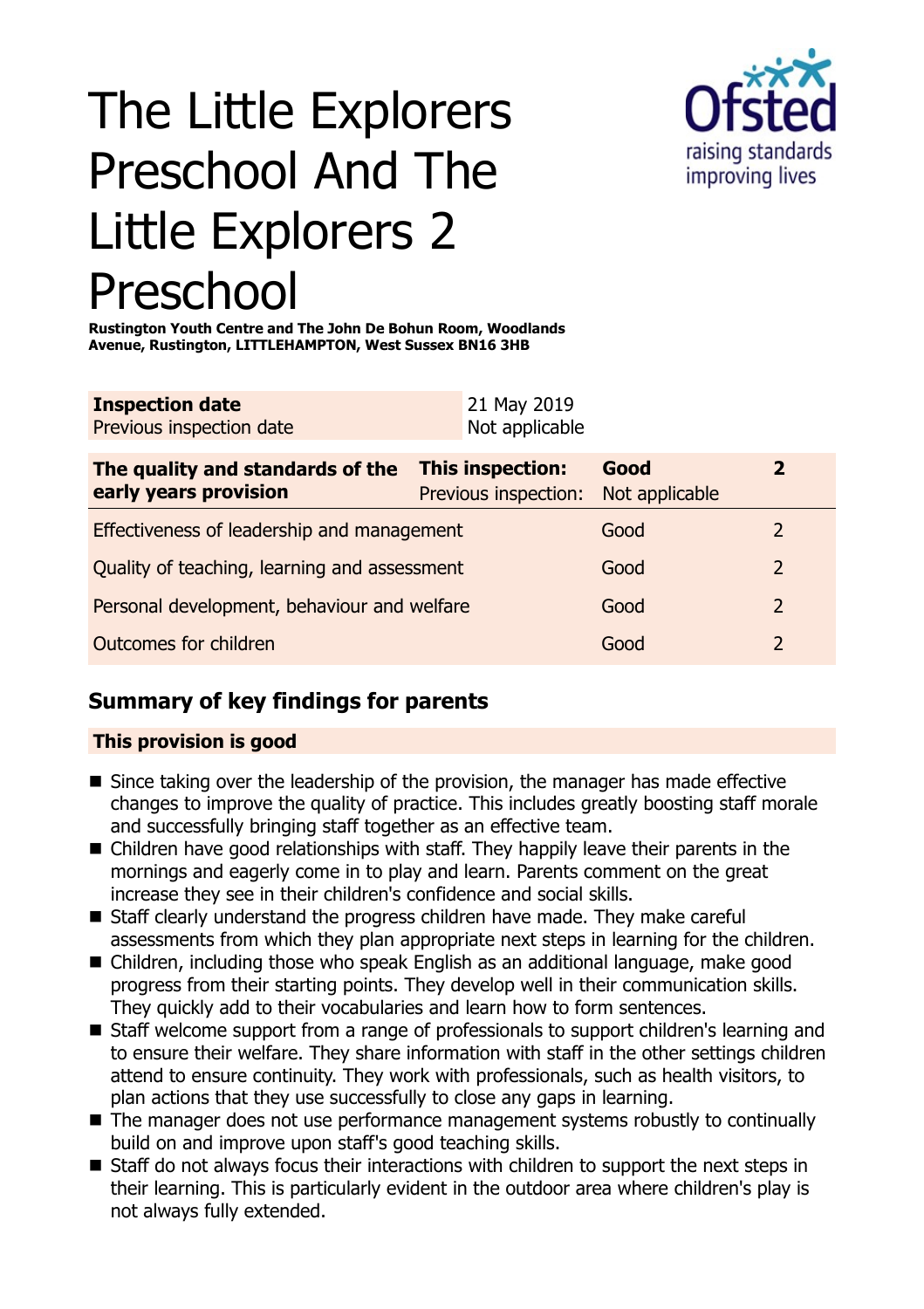## **What the setting needs to do to improve further**

## **To further improve the quality of the early years provision the provider should:**

- strengthen performance management systems to provide more support to enable staff to build on their good teaching skills
- **n** improve the opportunities for outdoor learning to ensure children's next steps in learning are promoted in all aspects of the provision.

## **Inspection activities**

- $\blacksquare$  The inspector observed activities inside and outdoors.
- $\blacksquare$  The inspector talked with staff, children and the manager at appropriate times throughout the inspection.
- The inspector looked at children's assessment records and staff planning documentation, and checked evidence of the suitability and qualifications of staff.
- $\blacksquare$  The inspector took account of the views of parents spoken to on the day of the inspection.
- $\blacksquare$  The inspector carried out a joint observation with the manager where they discussed children's learning and staff practice.

## **Inspector**

Kerry Lynn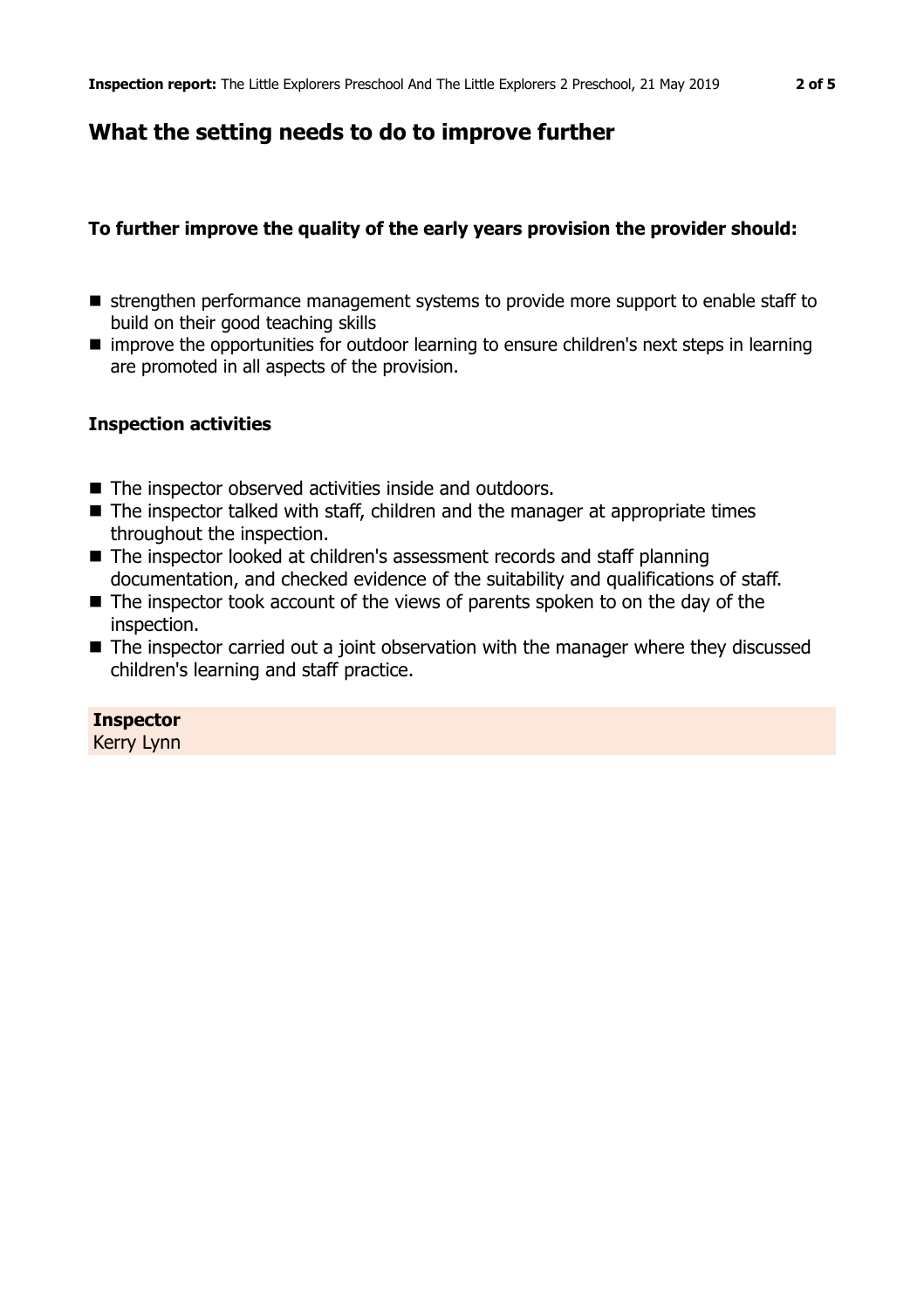## **Inspection findings**

#### **Effectiveness of leadership and management is good**

Safeguarding is effective. The manager successfully ensures that staff have a strong knowledge of all areas of safeguarding policy and procedure. As a result, staff remain vigilant and knowledgeable about the signs that may indicate that a child's welfare is at risk. The manager provides staff with opportunities to develop new skills and knowledge. For example, she gives them training and guidance to take on new responsibilities. The manager evaluates the effectiveness of practice. She listens to the views of parents, teachers, children and staff to source her evaluations. She carefully monitors children's progress to ascertain areas of learning where children need better input. She has recently acted to improve the provision for teaching maths as a result of her findings.

## **Quality of teaching, learning and assessment is good**

Staff work closely with parents to ensure that they understand each child as an individual. They make good use of children's interests to support their ongoing progress. For example, they use toys relating to favourite characters to successfully help children develop in their personal, social and emotional development and to engage them in imaginative play more confidently. Staff challenge children effectively to help them stretch themselves. For example, children eagerly try to get a ball into a net and learn different ways to throw a ball. Staff prepare children well for their future learning. For instance, younger children develop their hand control when they investigate pegs and manage to open and close them. Older children enjoy sessions where they learn to make marks and give meaning to them, such as beginning to write their own names.

#### **Personal development, behaviour and welfare are good**

Staff effectively promote essential values in children. They successfully ensure children learn to respect the differences that exist between one another. For example, children learn that families can live in different types of homes and explore these when they make buildings in their play. Staff promote positive behaviour well and include parents effectively to ensure continuity in care. One way they involve parents is by introducing the rules that children follow to them so they can use these at home. Children understand and follow these rules well. Staff carefully support children to cope with changes that arise. This includes preparing them well for school where they introduce school routines, such as taking a book bag and story home to share with their parents.

#### **Outcomes for children are good**

Children explore eagerly. They test out ideas, for example working out different ways of flattening dough and realising they can use their tummies. They discuss their actions and play using age-appropriate language skills. Children learn about numbers. Toddlers and older children use their creative skills to decorate numerals, which they correctly identify. Children show good physical skills. They happily and successfully use challenging resources, such as stilts. Children show good levels of independence. They know ways to stay healthy and demonstrate this by fetching and drinking water when they are hot and thirsty.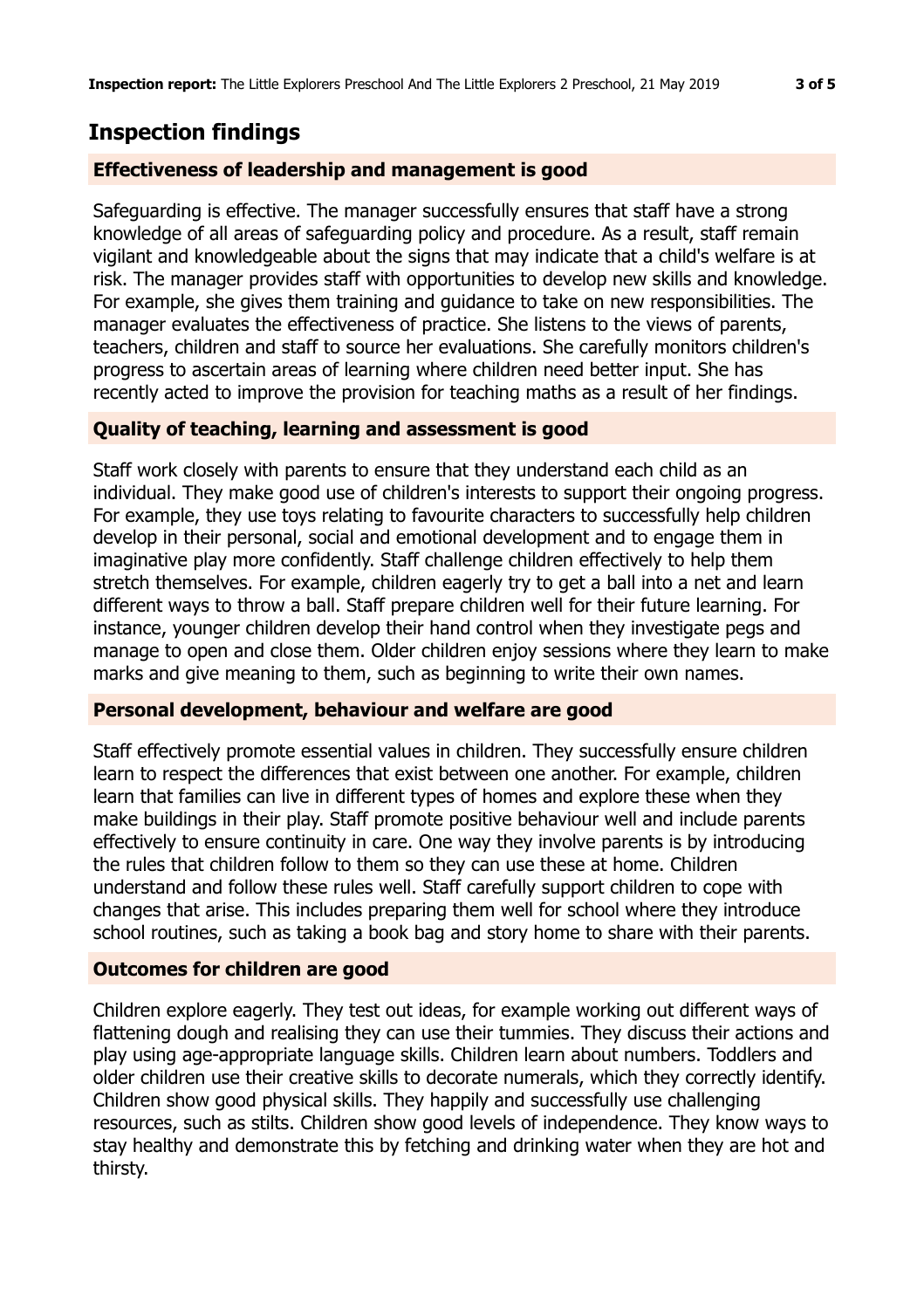## **Setting details**

| Unique reference number                             | EY544292                           |
|-----------------------------------------------------|------------------------------------|
| <b>Local authority</b>                              | <b>West Sussex</b>                 |
| <b>Inspection number</b>                            | 10105580                           |
| <b>Type of provision</b>                            | Childcare on non-domestic premises |
| <b>Registers</b>                                    | Early Years Register               |
| Day care type                                       | Sessional day care                 |
| Age range of children                               | $2 - 4$                            |
| <b>Total number of places</b>                       | 52                                 |
| Number of children on roll                          | 52                                 |
| Name of registered person                           | Howman, Tracy Jane                 |
| <b>Registered person unique</b><br>reference number | RP544291                           |
| Date of previous inspection                         | Not applicable                     |
| <b>Telephone number</b>                             | 07774909369                        |

The Little Explorers Preschool And The Little Explorers 2 Preschool re-registered in 2017 under new private ownership. They operate from one room in each of the Rustington Youth Centre and the John de Bohun room, Rustington, West Sussex. The pre-schools are open each weekday from 9.30am to 12.30pm during term time only. There are 11 members of staff, seven of whom hold appropriate early years qualifications at level 3. The pre-schools are in receipt of funding for early years education for two-, three- and four-year-olds.

This inspection was carried out by Ofsted under sections 49 and 50 of the Childcare Act 2006 on the quality and standards of provision that is registered on the Early Years Register. The registered person must ensure that this provision complies with the statutory framework for children's learning, development and care, known as the early years foundation stage.

Any complaints about the inspection or the report should be made following the procedures set out in the guidance Complaints procedure: raising concerns and making complaints about Ofsted, which is available from Ofsted's website: www.ofsted.gov.uk. If you would like Ofsted to send you a copy of the guidance, please telephone 0300 123 4234, or email [enquiries@ofsted.gov.uk.](mailto:enquiries@ofsted.gov.uk)